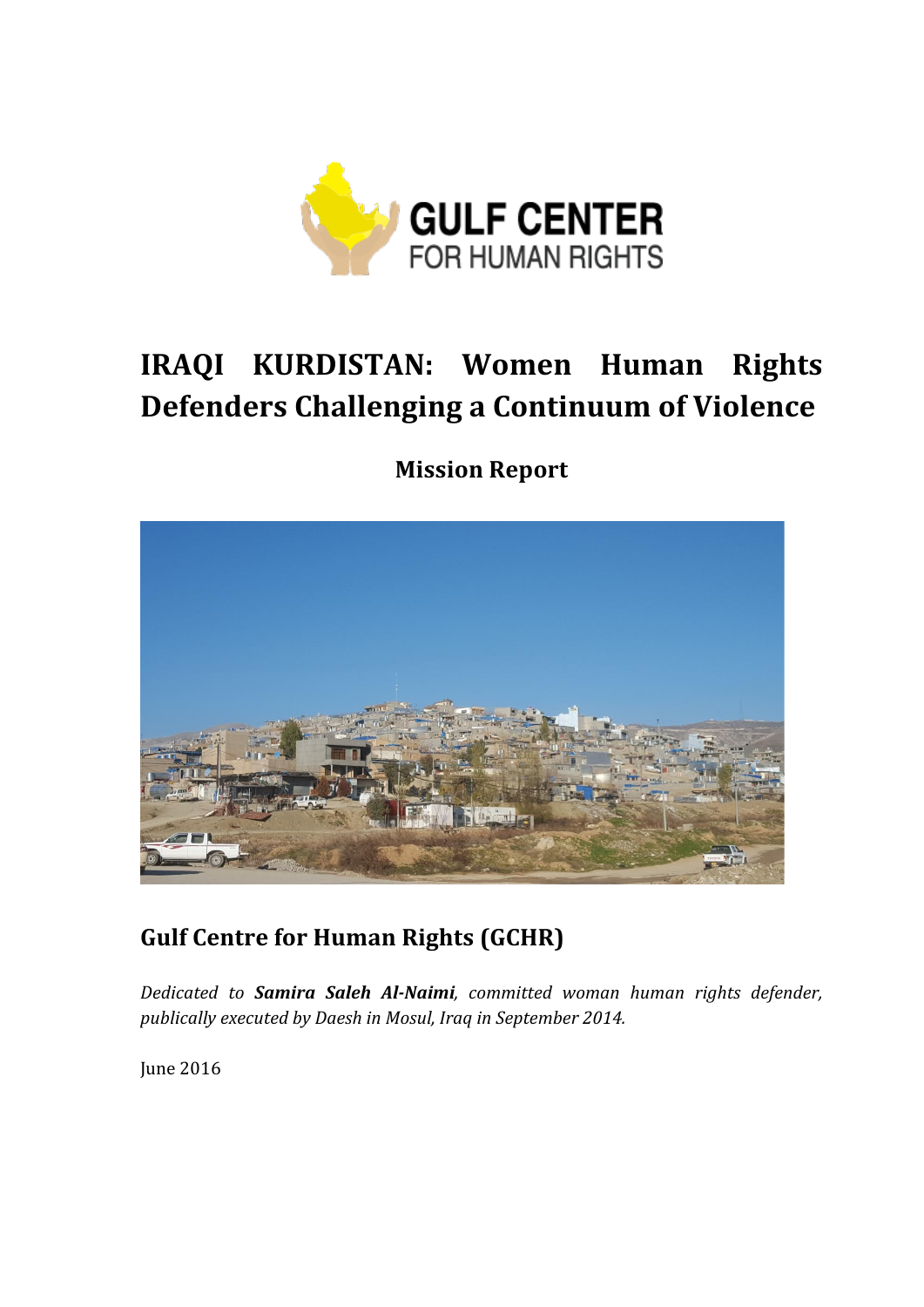### Contents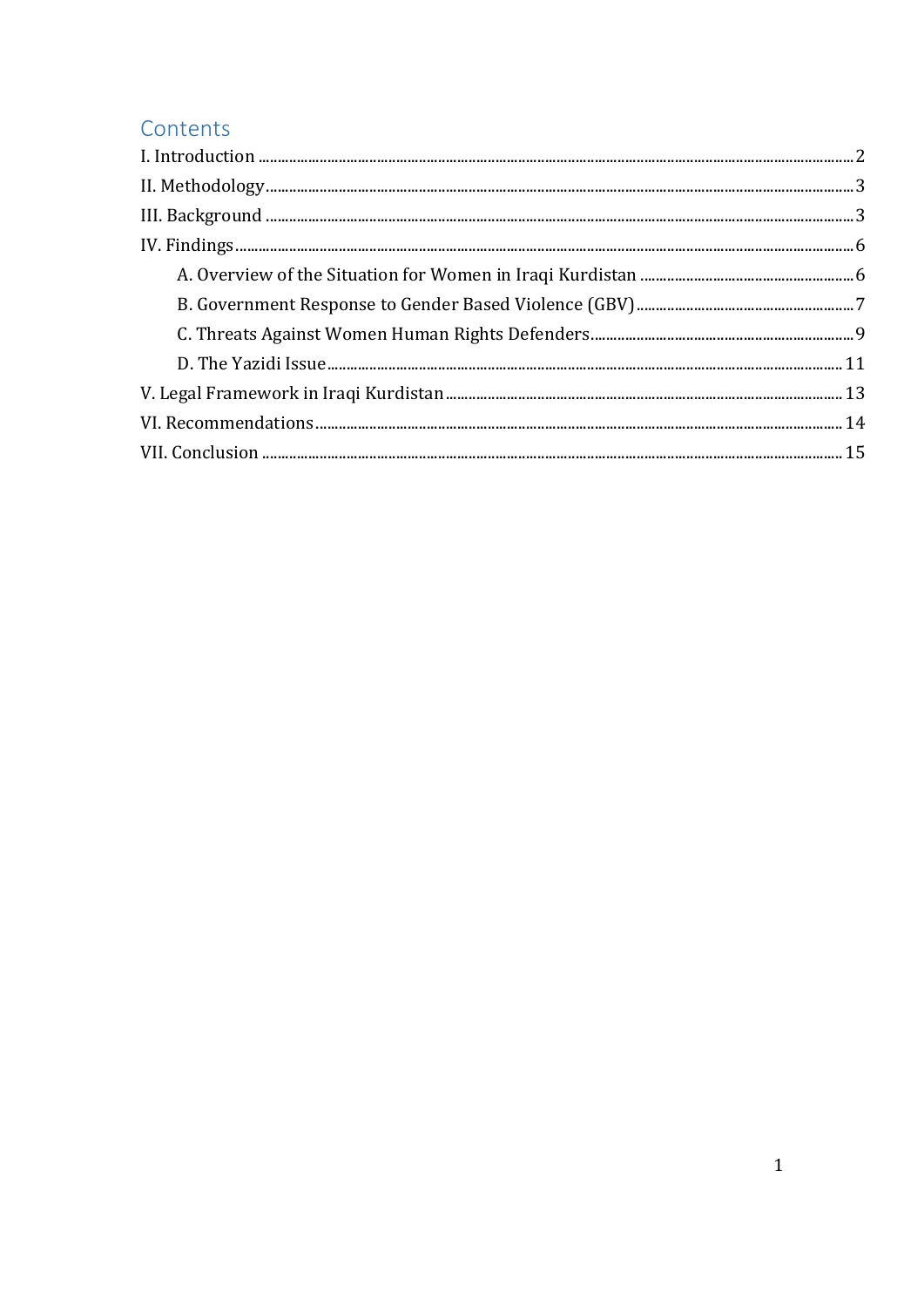# I. Introduction

Women human rights defenders (WHRDs) in Iraqi Kurdistan face the same types of risks as any other human rights defender worldwide, but as women, they are also subject to gender-specific threats and violence. The reasons behind this extra layer of targeting of WHRDs are complex and have to be understood within the social and political environment, the formation of the Kurdish identity, which has been characterised through many decades by oppression and resistance, and of course in these times, by the conflict with the terrorist group Daesh (also known as ISIL or ISIS.) GCHR conducted research in Iraqi Kurdistan in January of 2016, meeting WHRDs and organisations working on women's issues in Erbil, Dohuk and Sulaimanyia, with the purpose of understanding the situation for women defenders operating in the region, to publicise the difficulties that they face, and offer solidarity and support for their work. 

The work of WHRDs often focuses on challenges to the traditional notions of family, and gender-specific roles within them as well as within society more broadly. Because these challenges are very personal and intimate in their nature, they can trigger deeply entrenched hostility not only from the authorities but also from the general population.

It is now widely accepted that the family, far from being a place of safety for women, is often in fact the most dangerous place for them. This is a universal phenomenon, which holds true in Iraqi Kurdistan just as it does in the United Kingdom. In the UK for example, two women are killed by their intimate partners weekly.<sup>1</sup> These are universal problems; it only takes a brief look at twitter and other public comment threads online to see the visceral reactions that are very often directed at women who engage in debates in public fora. WHRDs generally then, are often the first to be criticised or ostracised by conservative community leaders and religious groups, to be stigmatised by families and communities who consider their work to be a direct threat to family honour, to religion, to culture and to the very fabric of society.

<sup>&</sup>lt;sup>1</sup> Refuge for Women and Children, UK, http://www.refuge.org.uk/get-help-now/what-isdomestic-violence/domestic-violence-the-facts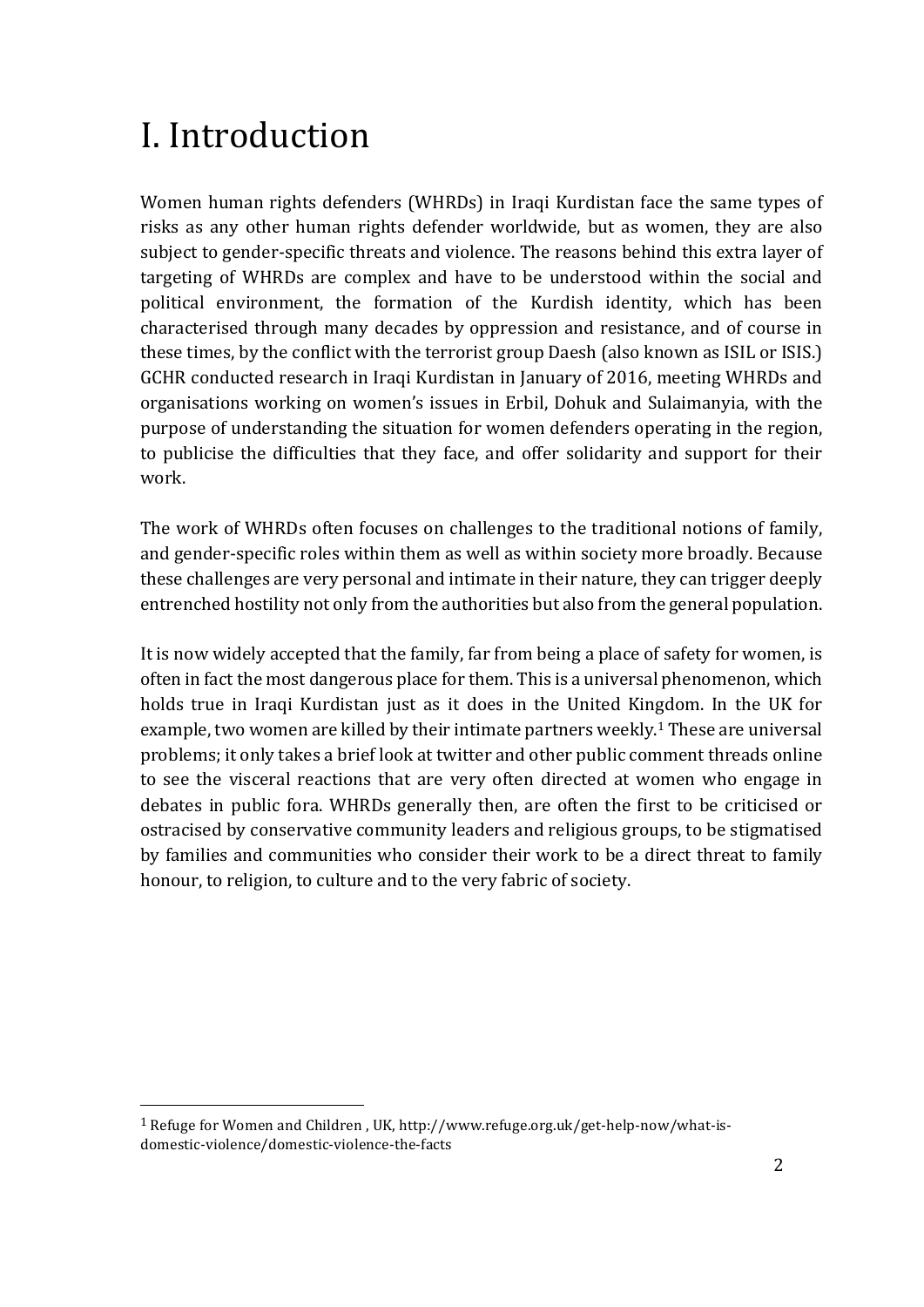# **II. Methodology**

The Gulf Centre for Human Rights (GCHR) has monitored the human rights situation in Iraq over the last five years and has received frequent reports of abuses against human rights defenders (HRDs), activists and independent journalists.<sup>2</sup> The research for this report is based on a series of face-to-face interviews that were carried out with WHRDs and other HRDs working on women's issues in Erbil, Dohuk and Sulaimaniyah.

Reference was also made to reports of international organisations such as Amnesty International and Human Rights Watch, reports of United Nations bodies, academic writing and reports in the national and international media. The accounts of each of those interviewed were internally consistent, consistent with one another, and supported by the reports of international organisations. For all these reasons the research team was left in no doubt that the accounts given were honest and accurate as to detail. Some accounts have been anonymised to protect the identity of those providing information.

## **III. Background**

The Kurds in Iraq now enjoy greater cultural and political rights than the Kurds of Iran and Turkey, within a de facto state, effectively governing themselves through the Kurdistan Regional Government (KRG). However, they have also experienced, in recent decades, recurring conflict, genocide, mass deportations, executions and chemical attacks. The Anfal genocide<sup>3</sup> unleashed by Saddam Hussein in 1988 was the most devastating, during which 2,600 villages were destroyed and an estimated 100,000 civilians murdered. The systematic killing of young men has resulted in women outnumbering men, there being a large number of Anfal widows in particular, who lost their husbands during that genocide. Chemical weapons were also used against the wider population, the most heinous attack being at Halabja where Human Rights Watch reports up to  $5,000$  died.<sup>4</sup>

<sup>&</sup>lt;sup>2</sup> GCHR Iraq, country's cases: http://www.gc4hr.org/news/index/country/8

<sup>&</sup>lt;sup>3</sup> Genocide in Iraq, Human Rights Watch, 1993,

https://www.hrw.org/reports/1993/iraqanfal/ANFALINT.htm <sup>4</sup> Ibid.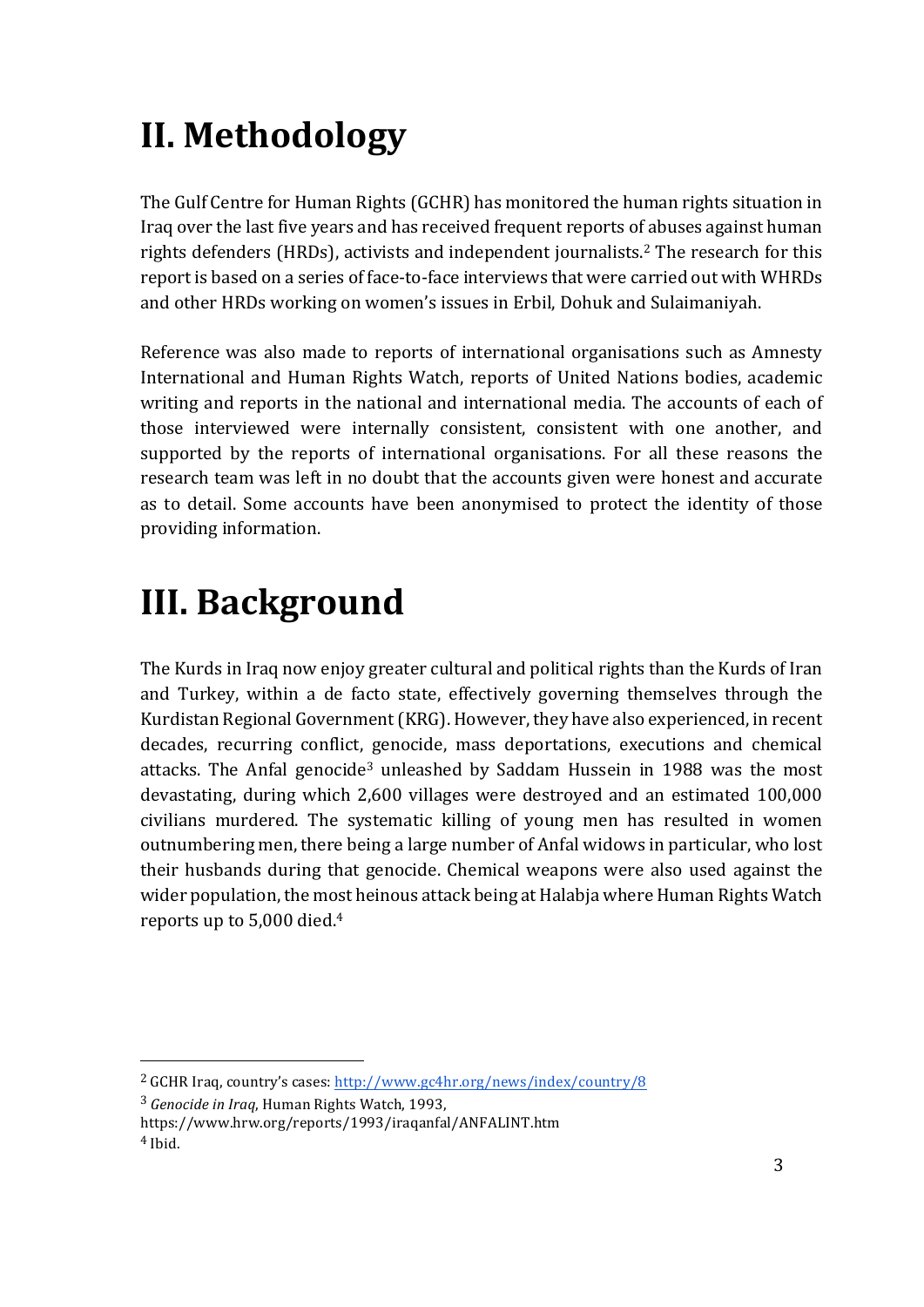In June 2014, Daesh overran the city of Mosul, and then moved southwards towards Baghdad, routing KRG's military forces, the Peshmerga, and Iraq's army and threatening to eradicate the country's many ethnic and religious minorities. According to a UN report of 2015, civilians continue to suffer the most from this non-international armed conflict and from 1 January 2014 to 31 October 2015, the UN Assistance Mission for Iraq (UNAMI) and the Office of the High Commissioner for Human Rights (OHCHR) recorded at least 55,047 civilian casualties as a result of the conflict, with 18,802 people killed and 36,245 wounded.<sup>5</sup>

Women have been particularly vulnerable suffering systematic killings, torture, rape and sexual slavery. Daesh's attacks on the Yazidi population in Sinjar "pointed to the intent of ISIL [Daesh] to destroy the Yazidi as a group," the UN report says, which "strongly suggests" that Daesh may have perpetrated genocide.<sup>6</sup>

The post-conflict federal entity of Iraqi Kurdistan was formed in 1992 and has been dominated by two main parties, and the Kurdistan Democratic Party (KDP) and the Patriotic Union of Kurdistan (PUK), a political party that splintered from the KDP in the 1970s. The deeply ingrained militarisation of society over several generations has contributed to the continuum of violence that is seen across the region.

There is a great deal of overlap in Iraq between the gender–based violence due to the present conflict with Daesh and the violence which emanates from within society itself. This continuum is demonstrated by, for example, reports from the region that in 2011, "the fragility of state institutions and the failure of the rule of law has created room for human trafficking of women and girls for sexual exploitation and prostitution"7 with criminal gangs smuggling women and girls to Syria, Jordan, Qatar and other Gulf States to work in prostitution. This is highly reminiscent of the well-documented policies of Daesh in relation to many of the women and girls they captured from 2014 onwards.

Since the last Gulf Centre for Human Rights (GCHR) report<sup>8</sup> on human rights defenders (HRDs) in Iraqi Kurdistan in 2014, the economic and democratic crises have deepened. Parliament has not convened for months and for the past two years no financial contribution to the budget has been received from Baghdad.

<sup>5</sup> http://www.ohchr.org/Documents/Countries/IQ/UNAMIReport1May31October2015.pdf

<sup>6</sup> http://www.un.org/apps/news/story.asp?NewsID=50369#.V0YXRiMrIy4

<sup>&</sup>lt;sup>7</sup> Conspiracy of Near Silence: Violence Against Iragi Women (Nadie Al-Ali and Nicola Pratt) http://watson.brown.edu/costsofwar/files/cow/imce/papers/2011/Conspiracy%20of%20Near %20Silence.pdf

<sup>&</sup>lt;sup>8</sup> Iraqi Kurdistan: No safe haven for human rights defenders and independent journalists (2014-12-31) http://www.gc4hr.org/report/view/28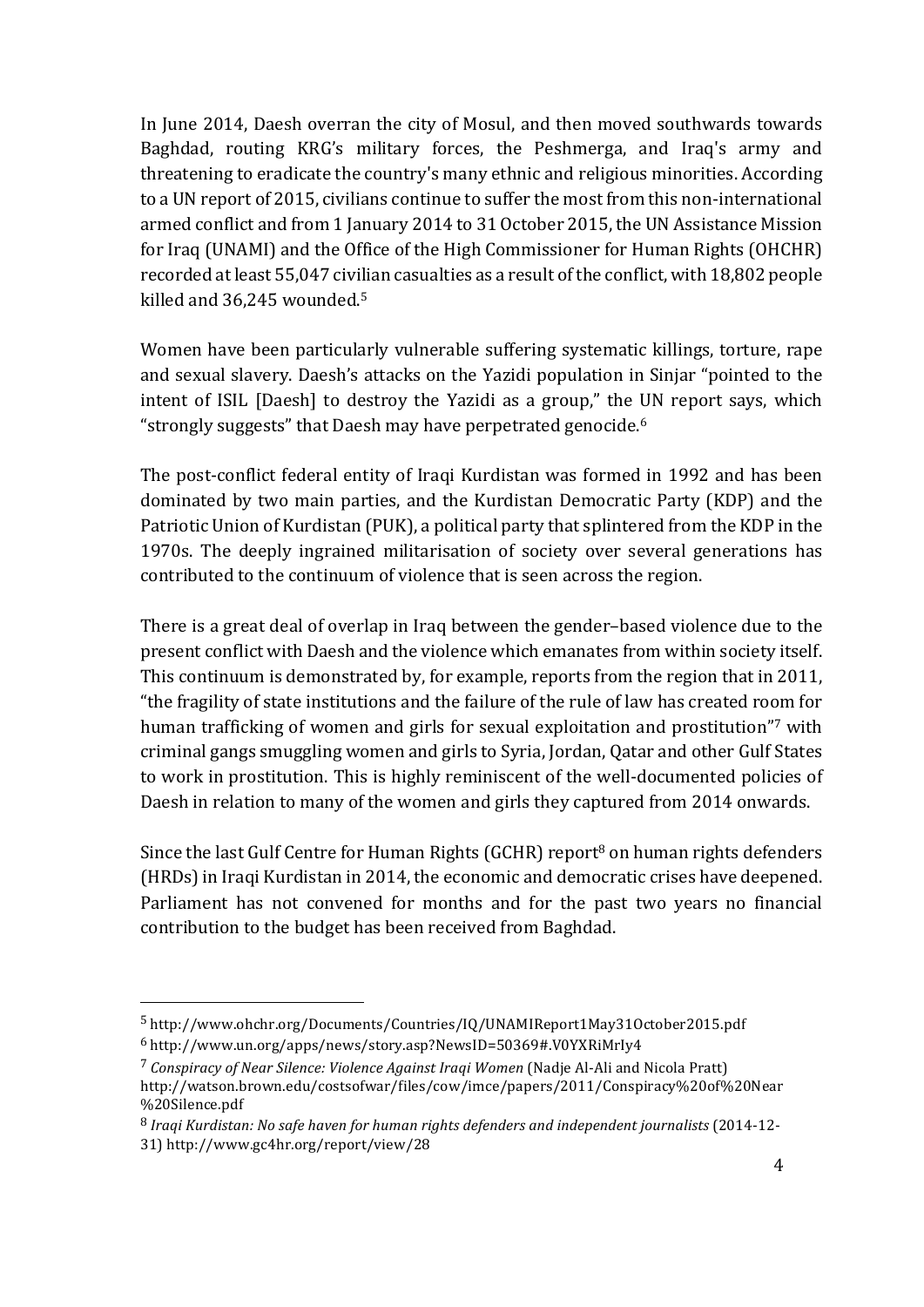Political tensions have risen as the KDP sought to extend KDP leader Massoud Barzani's term of office as President of the KRG; a policy which was opposed by other political groups. Barzani has been the president of the Kurdistan region for two terms plus two more years. However, the current law did not grant Barzani any right to stay in office beyond 20 August 2015. Many in opposition are determined to bring Barzani under the observance of parliamentarians.

Barzani has publicly promised to unify the Peshmerga, consolidate financial and security institutions, bring corruptors to justice, promote freedom of speech, and end nepotism. During his reign, however, no significant steps have been taken towards radical reforms; the KDP and PUK continue to control a majority of the armed forces; both security and intelligence agencies (Parastin and Zanyari) are operating independently; and no minister or other high-profile person has faced trial for corruption. As for freedom of speech, three journalists have been assassinated during his presidency, but no perpetrators have been brought to justice.<sup>9</sup>

In October 2015, hundreds of public sector employees protested in Sulaimanyia and other eastern cities to demand payment of overdue salaries. In October, KDP armed militia fired at protesters in Qaladze and Kalar, killing<sup>10</sup> at least five and injuring others. The KDP said investigations were opened into the burning of its headquarters but no such assertion was made in relation to the killings by its militias.

It is against this background that civil society is attempting to shoulder the burden of many of the challenges facing Iraqi Kurdistan, challenges which have only been compounded by the conflict with Daesh.

During its 2016 mission, GCHR spoke to many women's organisations and groups working on women's issues and a picture emerged of a deepening crisis and a crackdown on civil society organisations. One woman told GCHR:

"It's so much worse than last year, security wise and economically. There's a general sense of exhaustion. Women are being pushed back out of public life. The situation is unstable, scary. Parliament is not convening and they are concerned there will be a popular movement, and that's why the crackdown is worse. Basic services for women are not available and civil society is increasingly unable to fill in the gaps. There simply isn't the money."

 

 $10$ Amnesty International Annual report, IRAQ 2015/2016:

<https://www.amnesty.org/en/countries/middle-east-and-north-africa/iraq/report-iraq/> 

<sup>9</sup> *Ibid*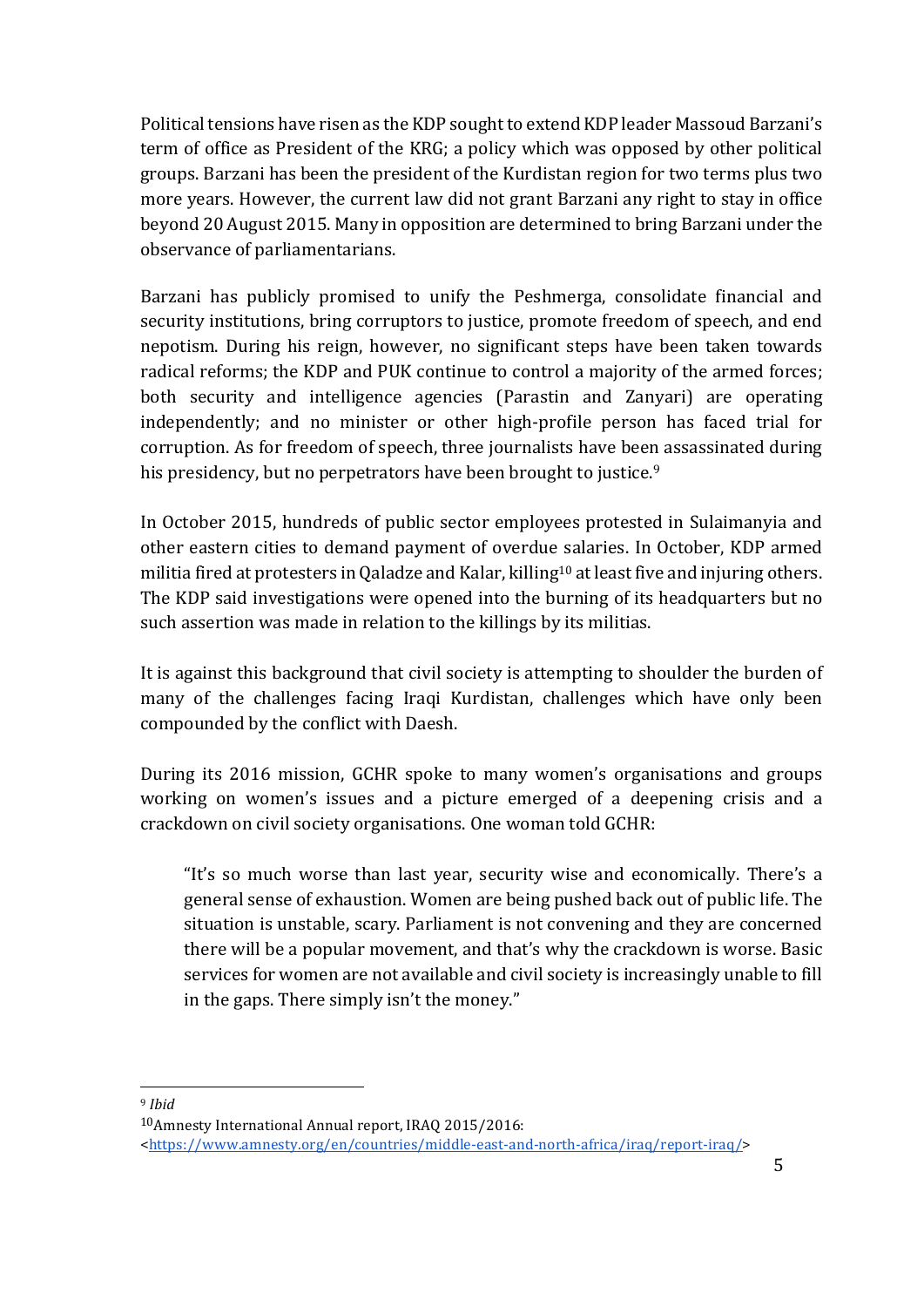The International Organisation for Migration  $[10M]$ <sup>11</sup>, through its Displacement Tracking Matrix (DTM), observed a marked increase in displacement due to on-going conflict during the months of December 2015 and January 2016, most notably in Anbar, Ninewa, Salah Al-Din, and Kirkuk. So the scale of the problems facing all agencies continues to increase and the regional government is struggling to absorb the high numbers of internally displaced people (IDP) and refugees.

In Dohuk, the Kurdistan Human Rights Organisation told GCHR:

"There are  $830,000$  IDPs and refugees and a host population of  $1,250,000$  [in Dohuk governorate], so there are almost equal numbers by now. Their needs are immense and this affects the host community of course, it has caused practical stresses on the services. The government has had to provide for everyone and all services have gone down in quality. There is a housing crisis, and the cost of housing has increased. In the beginning there was lots of acceptance and empathy with IDPs, doors were opened, schools accepted new pupils, people were welcomed in churches and mosques and then international organisations developed the camps. There are now 22 different camps in Dohuk. Recently the situation is getting more tense between locals and refugees, especially in Akre camp. There was an attack on the camp, as result of an emotional speech in the local mosque and there have been demonstrations against the Yazidi in Acre."

## **IV. Findings**

 

### A. Overview of the Situation for Women in Iraqi Kurdistan

Although the situation for women in Iraqi Kurdistan is better in some ways than it is for women in the rest of Iraq, there are still challenges. In relation to women's participation in decision-making and legislation against gender discrimination, there has been good progress. However there are still huge challenges in social, political and economic life, in so-called "honour" killings and other gender-based violence, including female genital mutilation.

Violence in the name of honour covers a broad spectrum of practices, from policing what women wear to the denial of education, to maiming and murder.

<sup>&</sup>lt;sup>11</sup> International Organization for Migration: <http://www.iom.int>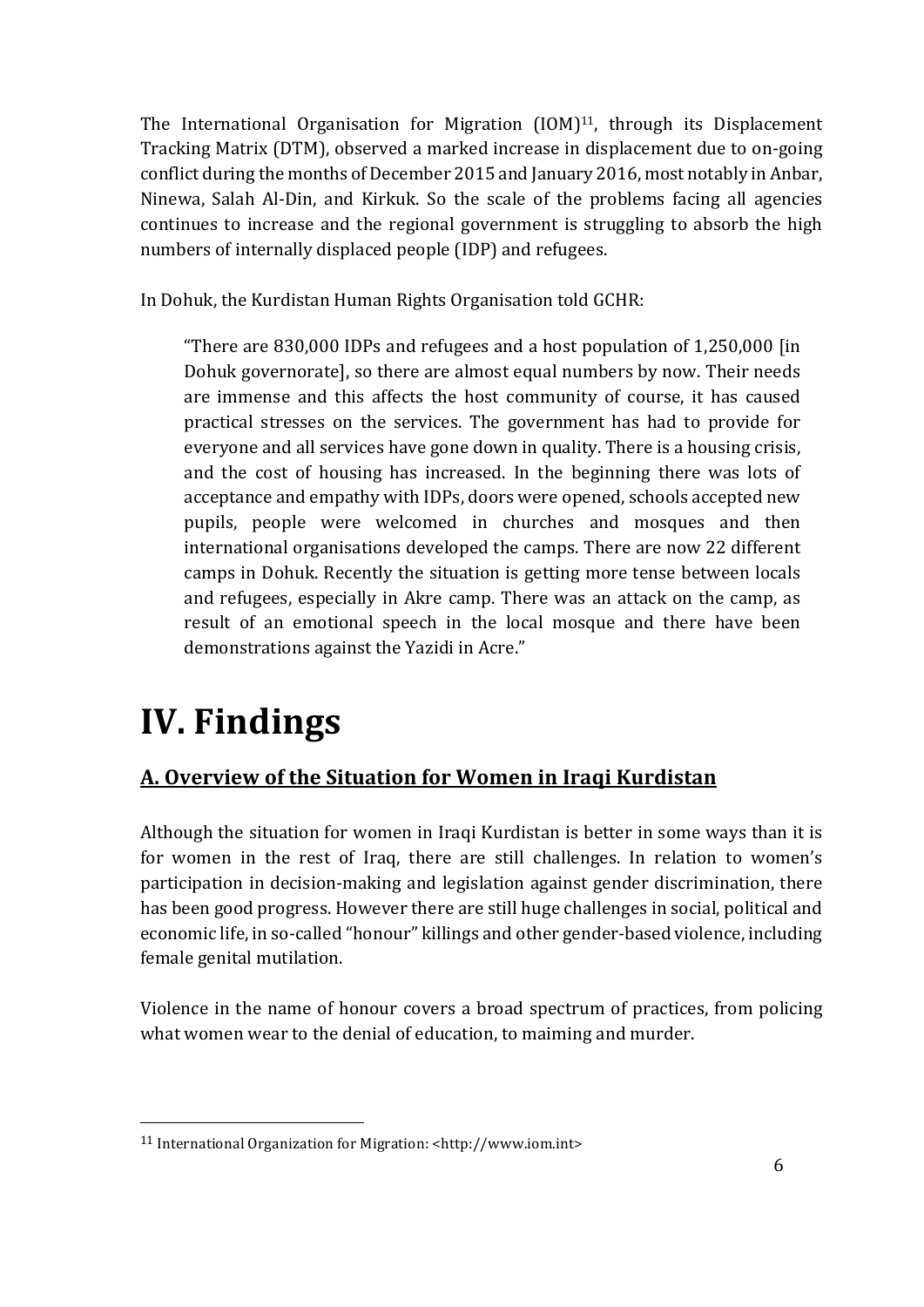For example, GCHR was told that in July 2015 a woman went into the bazaar in Sulaimanyia during Ramadan wearing a short-sleeved shirt; she was surrounded by an angry crowd and beaten so badly that she required hospital treatment. There was a move to campaign on behalf of this woman but, we were told, it proved so controversial it wasn't possible.

GCHR was also told that "honour" killings occur frequently and women's organisations, of which there are many, continue to be inundated with calls from women who are under attack. 

Asuda,<sup>12</sup> for example, told GCHR that between 1 and 13 January 2016 they had five referrals in relation to honour killings, three in Erbil and two in Sulaimanyia and that generally they get around 60 calls on a normal day from women who feel under threat from their close family. Another common problem is suicide by women who cannot see a way out of their family circumstances. The method used is often self-immolation. One activist told GCHR that according to her figures, in 2015, 56 women had self-immolated. Some of these apparent suicides are reported to be murders in disguise. Asuda told GCHR that in the vast majority of these honour-based cases there is no accountability.

### **B. Government Response to Gender Based Violence (GBV)**

There is a distinct paradox in the area of gender-based violence (GBV). Civil society appears on one level to be relatively healthy; there are thousands of NGOs in existence, many working on women's issues, but they are very much dependent on political good will and have differing levels of connection to political parties. The government is officially supportive of combatting GBV and has devoted many hours and much funding to developing relevant strategies, for example, the formation of a five-year plan: the National Strategy to Confront Violence Against Women in Kurdistan 2012-2016, the formation of the Supreme Council for Women's Affairs, specialist police, police stations and courts for dealing with the issue.

UN agencies have been working closely with ministers and governmental agencies to shape these plans. This link with the UN has clearly been fruitful and many agencies have been involved from the beginning in designing policies and supporting implementation. 

<sup>12</sup> http://www.asuda.org/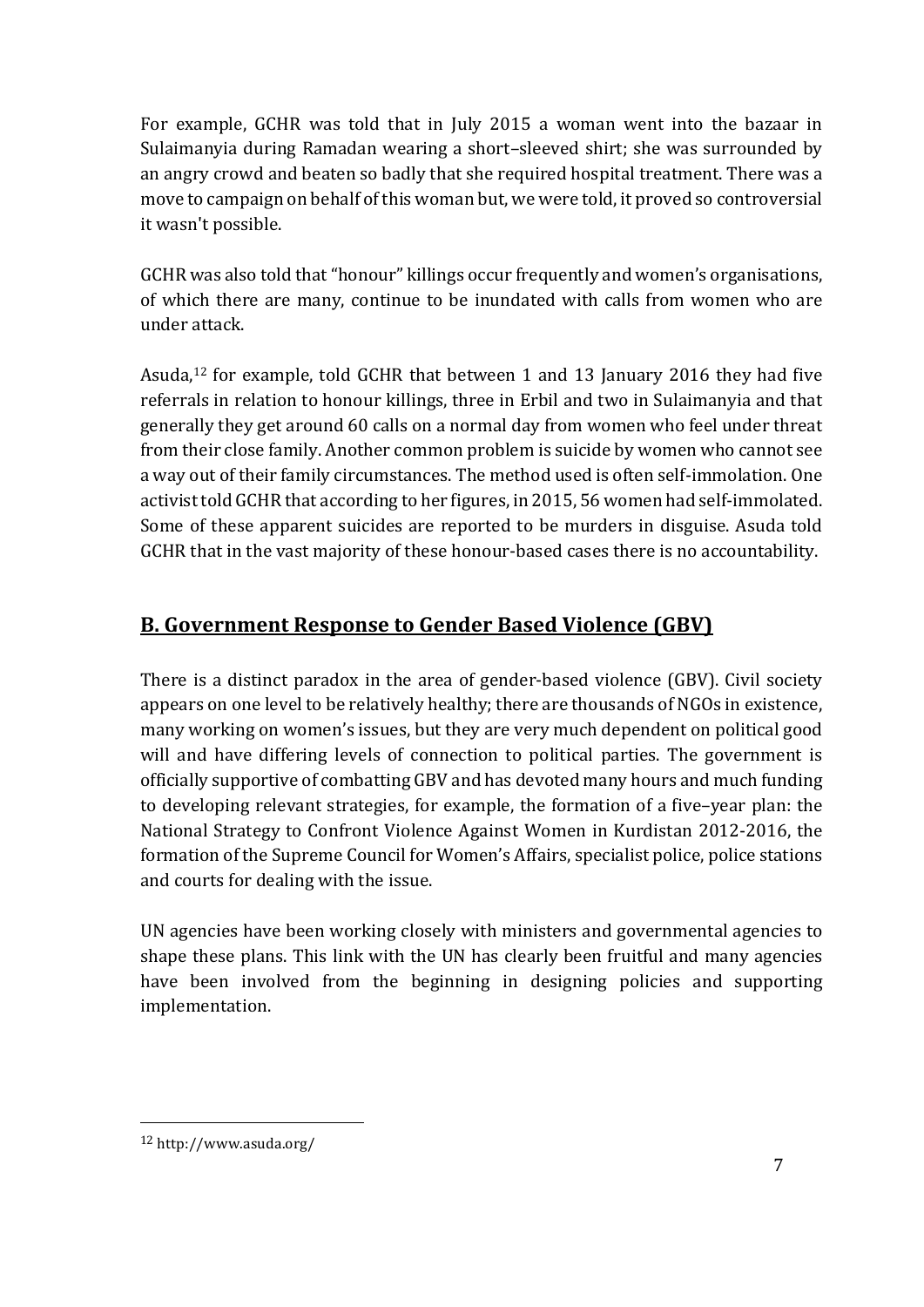However the reality is that WHRDs working on these issues at the grassroots level are not supported or sufficiently protected. The threats and violations against WHRDs are generally not recorded, investigated or punished. Research has shown that Iraqi Kurdistan adopts better practices when it comes to gender equality in order to increase its credibility in the international arena and thereby bolster its bid to attain recognised independent status, rather than from a genuine recognition of the need for gender equality. The research also accepts however that there has been "a long history of women's rights activism in Iraq and in Iraqi Kurdistan. Momentum from below to enact change alongside a willingness to realise this change among certain sections of policymakers has undoubtedly been vital too." $13$ 

GCHR visited the Directorate on Gender-based Violence and one of the designated women's police stations to gain an understanding of the sort of work being carried out. The Directorate was proud of the advances for women that could be seen in society, with women holding jobs at all levels of society, in government and in the Peshmerga, for example, and being able to prove their competence in these roles. They didn't shy away from cultural and social issues in society causing deep-rooted problems and in particular honour-based killings. The Directorate has been very active in working on the National Action Plan in response to SCR 1325 in relation to women and peacebuilding. New technologies were identified as a difficult area. Many of the honour–based crimes had been triggered by family members reading messages on their children's phones, which they interpreted as being deeply inappropriate, and had thus resulted in violent repercussions.

The Directorate operates Shelters for Women who have been victims of GBV, one in each of the main cities, Erbil, Sulaimanyia and Dohuk, and Rehabilitation Centres. They work sensitively especially in the rural areas, trying to reach out to the tribal areas and inform and educate about women's rights. They build on the tribal systems and try to bring these structures into a legal framework. It is not uncommon for tribal sheikhs to be involved in settling disputes within such a framework.

GCHR visited one of the designated women's police stations. The female police commander appeared extremely efficient and authoritative and the service very wellrun. But when she was asked specifically about WHRDs and any threats or difficulties that they might experience in the course of their work, she denied that there were any problems and said that they were free to carry out their work.

<sup>&</sup>lt;sup>13</sup> Women in post-conflict Iraqi Kurdistan, OpenDemocracy, Zaynep N. Kaya, 26 February 2016, https://www.opendemocracy.net/westminster/zeynep-n-kaya/women-in-post-conflict-iraqikurdistan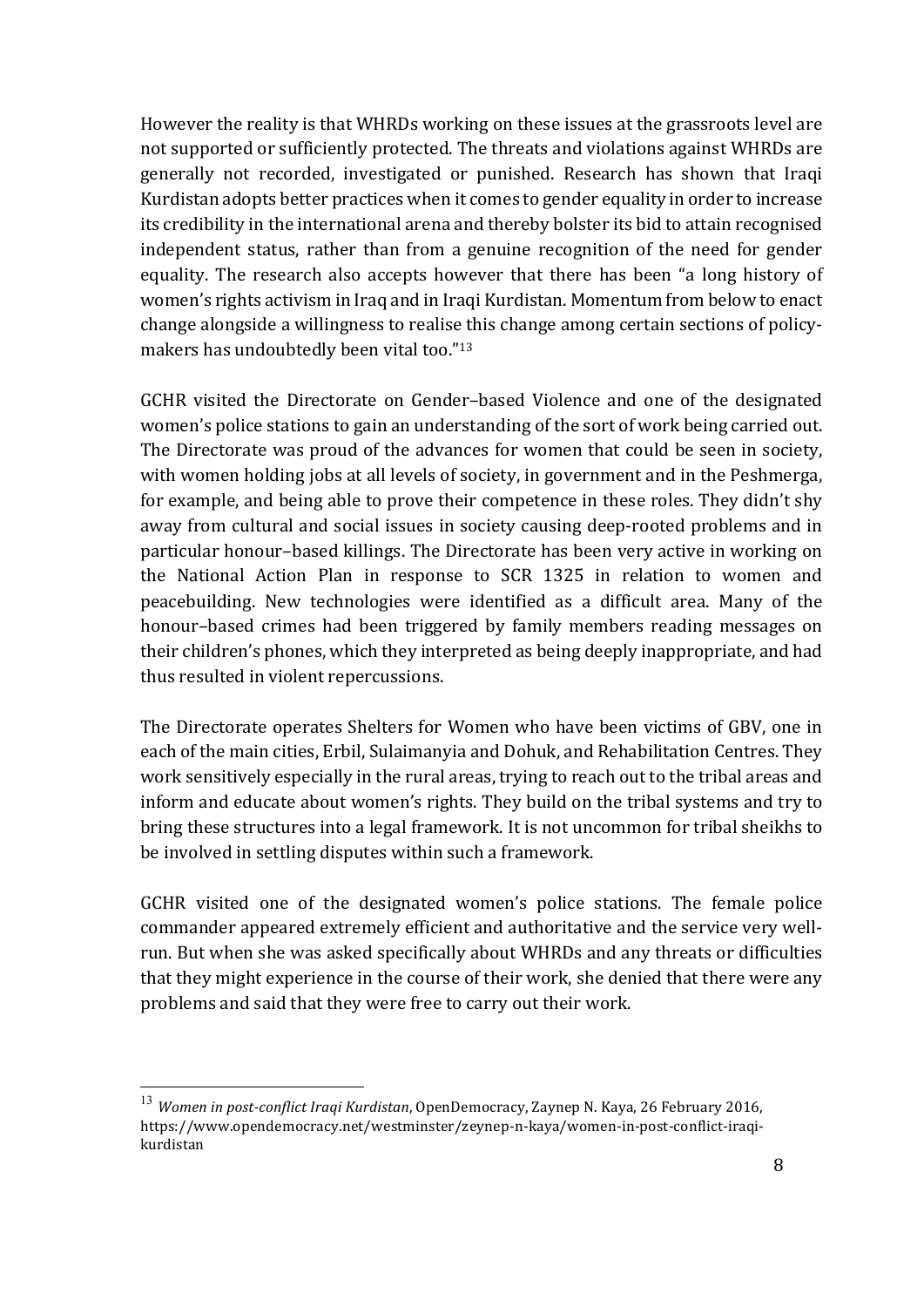This failure to acknowledge and record violations against HRDs is indicative of the wider KRG problem. There is a willingness to announce progressive legislation and to take innovative steps such as women-run police stations, but such innovations have to come from above and be government projects; there is little tolerance of bottom up innovation in these fields or of independent human rights work and there are very restrictive red lines around what can be discussed in the media.

### **C. Threats Against Women Human Rights Defenders**

WHRDs are pushing the limits of what is acceptable in this conservative society and even though this police service should be very much on their side, they are obviously miles apart. For example, one of the first women's organisations to which GCHR spoke described a press conference they had organised to discuss the situation for Turkish Kurdish women just over the border, who they said were being attacked by Turkish government forces. The press conference was attacked by approximately 200 riot police because, GCHR was told, this subject matter was not allowed to be discussed in a public forum. The woman organiser was severely beaten and her phone snatched. Her photograph then appeared on a Facebook site called "Activists of Erbil", which, she said acts as a page for identifying and threatening HRDs. They put a red circle around her face to highlight her identity. The idea is to destroy reputations. She said, "Facebook is one of the main tools they use against us."

Another representative of a group working on the Yazidi issue said that:

"There are a lot of challenges for HRDs in the region, there is no protection for us. It's true that there is a law which provides the right to receive information from the state, but in practice it doesn't work. This is a big barrier for our work, we need accurate data to campaign properly to try to improve things but the authorities harass us about this issue. For example, one of my colleagues was trying to analyse the coordination of an IDP camp and he was arrested and asked to pay a USD\$1,700 fine. The arrest was suspicious, he was charged with speaking about the administration of the camp on a charge of defamation and denigrating the camp organiser. The administrator of the camp withdrew his complaint but the judge decided to proceed anyway as he felt the matter was of public concern.... we are appealing. We have many cases of our defenders being detained for a few hours and released, its happened many times. They use it as a form of harassment."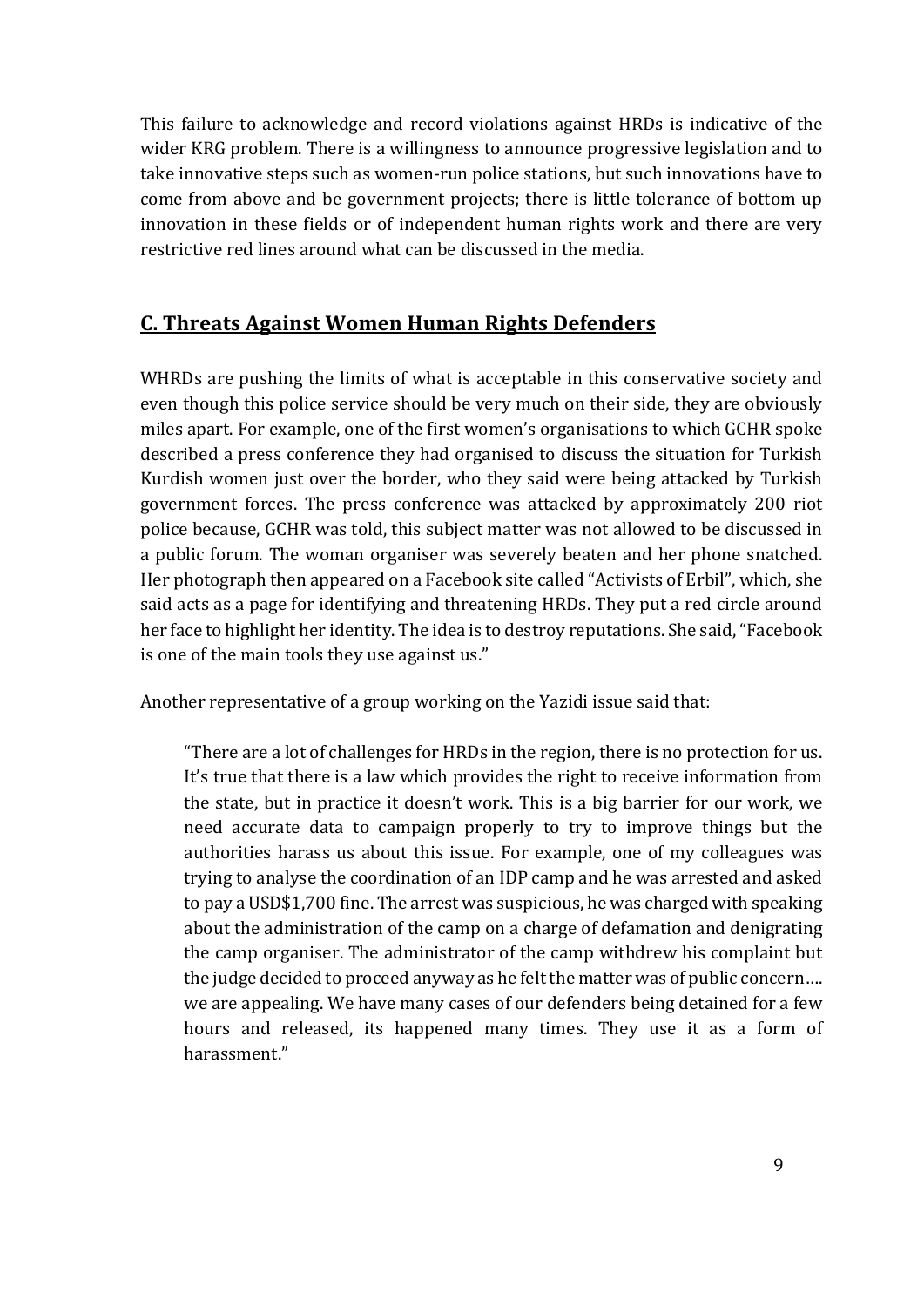### The HRD continued:

"We need legal protection for HRDs as there is no clear policy on this, no legal space for this work. The judiciary are not experienced in this area, they need training, there is a lack of competence. The police and security services need serious training. The judge will look at the penal code only; he won't have any idea about international concepts or human rights standards. We will probably be represented by a volunteer lawyer, so we don't stand much chance. We need procedures and proper implementation; we need agencies for training. There should be a 'rights and responsibilities' chart in every police station."

"We need legislation about HRDs, like defining who is a HRD? For example, journalists who are frequently subjected to very high fines effectively putting them out of business in effect, do they count?"

### She concluded:

"Freedom of movement is a huge challenge now, even given the security situation, it is disproportionate. If you are trying to do any work on the Yazidi issue, it's so difficult to move around the country with the levels of harassment at checkpoints. It is very discriminatory between different groups. We have one Arab staff member; he is disproportionately subject to harassment, related to movement issues. No Arabs are allowed into the KRG area unless they have residence now. There is also so much variation from area to area. In some areas around Dohuk for example, you will be interrogated if you have women and men in the same car. In Sulaimanyia, it's not a problem."

### Another organisation focusing on the human rights of women told GCHR:

"There are so many threats to HRDs, especially if you are female. We get constant threats by phone, threats of killing. Being threatened for this kind of work is absolutely standard. We have to live with it. We never go out on a case alone, there will always be three of us. We have proper security at our office: a guard outside, surveillance cameras. One day though, I guess someone will get through."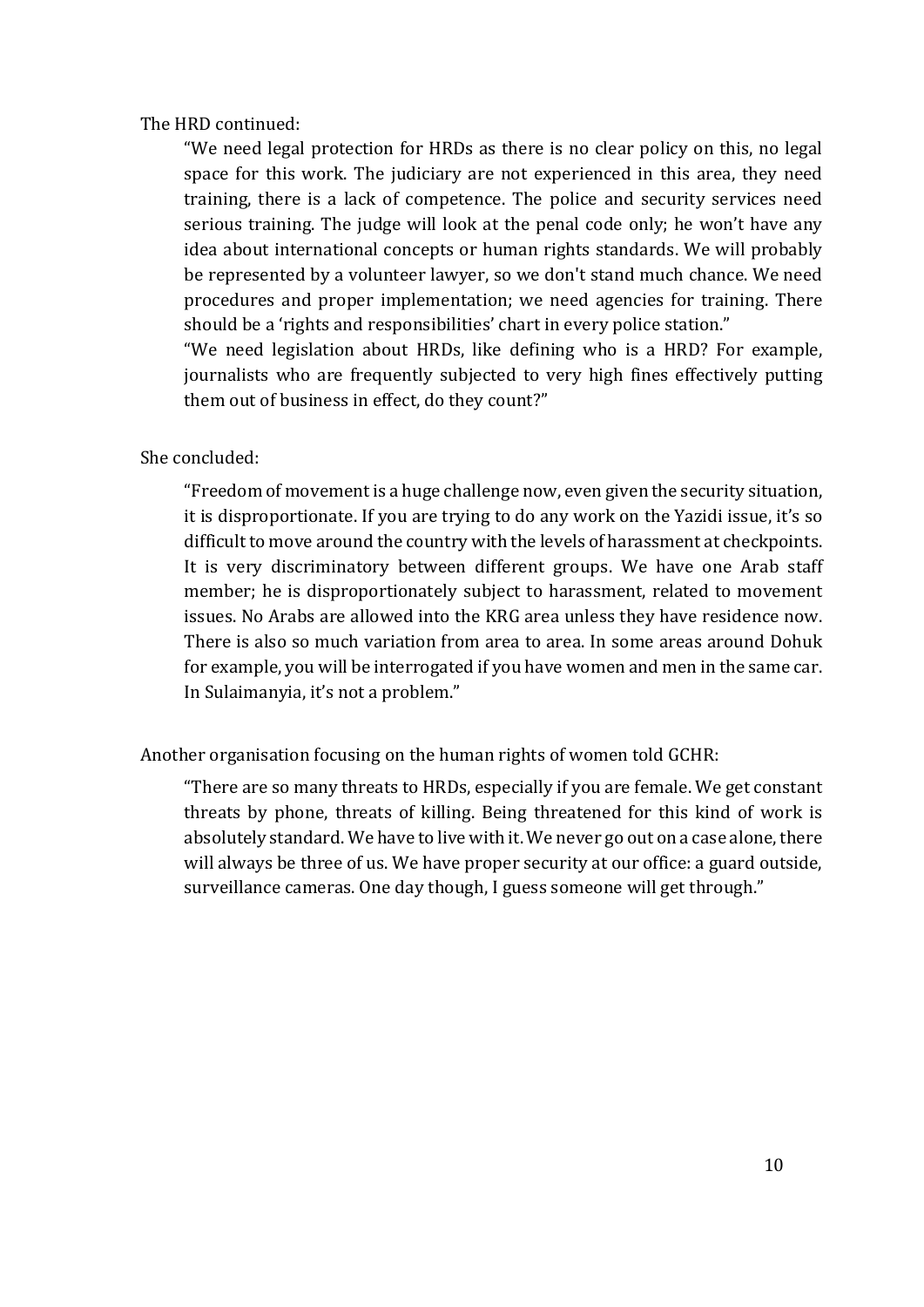### **D. The Yazidi Issue**

During GCHR's research mission, it also became clear that working on issues affecting the Yazidi continues to be particularly problematic. The Union of Kurdish Women told GCHR: 

"The government doesn't want us to work on the Yazidi issue and they put bureaucratic barriers in our way. It is all related to politics and the allegations that the Peshmerga dropped their weapons and ran, abandoning the people in Sinjar  $\int$  [in August 2014]. The situation in the camps now is terrible, there is insufficient therapy, medical assistance, no rehabilitation for women who have suffered the very worst of abuses. In the beginning we tried to document names and numbers of people, but it wasn't possible, the authorities stood in our way. That's why there is so little specific data. There is limited help from the international community. We need them to take a position, to do something."

This was a common complaint that, although several groups were doing their best to provide services and support for Yazidi girls and women, there was no coordination. No overview of the situation was available.

GCHR spoke to a Yazidi woman who had fled an area which was still under Daesh's control. She was working with a team of three doctors, one pharmacist and a teacher, working mainly with orphans. She said that the Yazidi areas had been disputed even before the arrival of Daesh and that their problems pre-dated this conflict. She said:

"My area was a place of conflict between Iraq and Kurdistan .... Our areas, since before the conflict, were abandoned by both governments. Sinjar is bigger than Dohuk, and yet they hadn't built schools, or developed it. Children would have to travel long distances to go to school, and there were cases of kidnappings and killings because of this. Yazidi children who were supposed to attend school in Mosul were prevented from going and any Yazidis who would go would get killed. Two years before Daesh we were threatened in Mosul. For women who were in labour, the closest hospital is in Mosul, because both governments refused to build hospitals, and due to checkpoints and harassment some women would die trying to get to the hospital."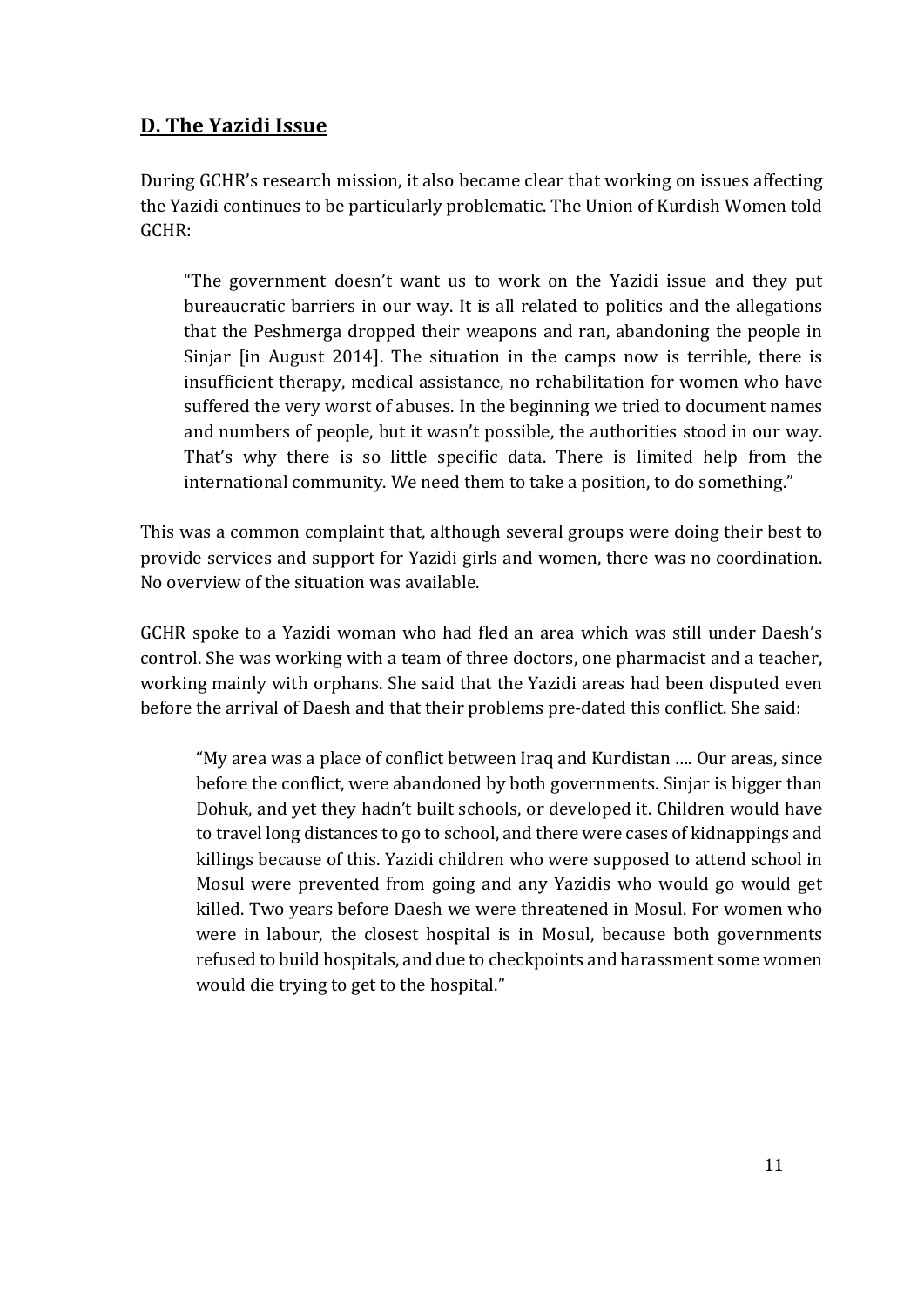The Yazidi woman went on to say that as Yazidis trying to work in the camps they face an extra layer of discrimination:

"We cannot move or even speak. If we speak publicly, if we say anything we get arrested, beaten. More than 20 Yazidi activists who criticised the Kurdish government were subjected to disciplinary action, for example, arrest and beatings, then release. We are even afraid of speaking in front of Kurdish NGOs because they are part of the problem when it comes to the Yazidi issues. One of my colleagues was taken for three days and beaten because he criticised a politician in Kurdistan."

The Yazidi woman made a plea to the international community for the women and girls who were kidnapped by Daesh:

"The Yazidis are a very peaceful people, but they are the ones who are the most oppressed right now. [Almost 2,000] Yazidi women are still in the hands of Daesh.<sup>14</sup> There are [many] Yazidi children who are being made into child soldiers by Daesh."

Another Yezidi organisation, speaking about the situation for Yazidi women, told GCHR:

"Generally there were already problems with education in Sinjar. There are a large number of women suffering from illiteracy. There are schools inside the camps, but they're not enough; not enough teachers and materials. There were processes put in place by the government to deal with these problems, but now due to the economic deficit, most of these programmes have stopped. Many girls as soon as they turn 14, are married off. They get legal marriage contracts, within the federal system under Iraqi laws which are not allowed under Kurdistan laws."

A well-established women's organisation working in Erbil told GCHR:

 

"After we published a report in 2014, about the harassment of refugees, all funding from the KRG was cut off. We wanted to open a centre in Khanke [an IDP camp in Dohuk for Yazidi only], but the government refused, we had to go through connections to open the centre. We have been accused of making problems due to our awareness raising campaigns. Our boss gets threatening calls, death threats when we plan protests, especially during the time of publishing the reports."

<sup>&</sup>lt;sup>14</sup> According to official statistics, 1,940 Yazidi women are still being held captive by Daesh. 1,400 women were freed and the approximate number of women and girls captured in August 2014 was 3686. See also: *Yazidi Women After Slavery*, Human Rights Watch, 18 April 2016, https://www.hrw.org/news/2016/04/18/yezidi-women-after-slavery-trauma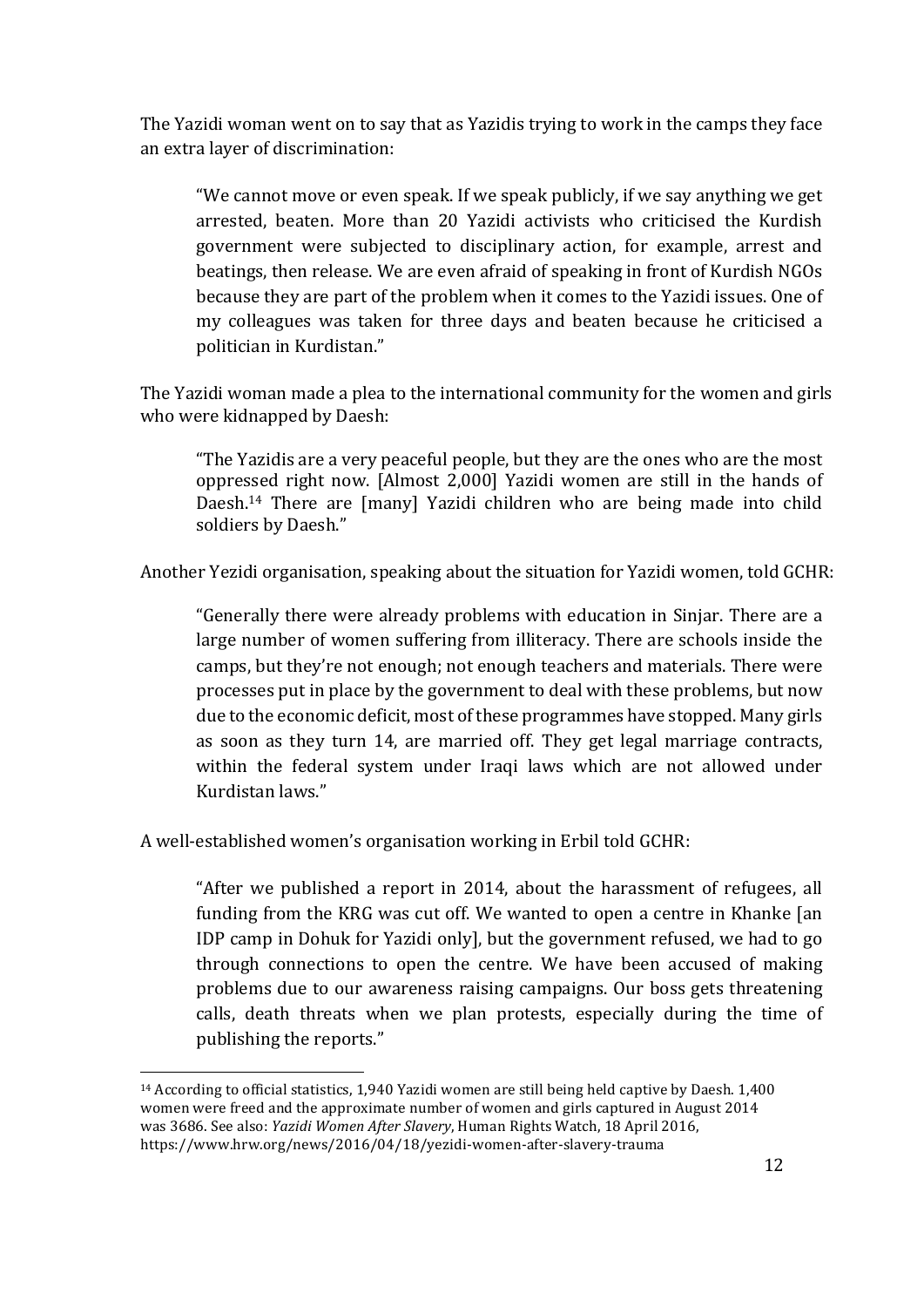Al-Misbar told GCHR that:

"There are many short-term NGO programmes under way but the United Nations High Commissioner for Refugees (UNHCR) is not coordinating them. The economic crisis will result in a lot of them being shut down so the outlook is not good. But there are some KRG legislative initiatives which help, for example, the law against domestic violence and amendments to laws about honour killings; and finally the number of suicides in the camps is going down. Refugees can work from the moment they arrive in the KRG region but it's difficult for women to find employment. There is the issue of sexual violence in the camps. Lots of the men are leaving for Europe but they can't afford to take the women with them, so the women are there in the camps unsupported.

Al-Misbar said that most of the women in the camps "have had little or no education, have no idea about their rights or the wider situation and they are living in small tents with no protection. There are no long-term programmes, and lots of people want to leave - and some people want them to leave. One of the main problems is that there are no programmes for return or reconciliation and no access to justice."

# **V. Legal Framework in Iraqi Kurdistan**

Iraq is a party to all the major UN Human Rights Conventions and in particular, the International Covenant on Civil and Political Rights (ICCPR) and it therefore has an obligation to protect rights to freedom of opinion and expression.<sup>15</sup>

The Iraqi Kurdistan region as a federal region of Iraq is subject to the Iraqi Constitution of 2005. In article 38, the Constitution provides the following guarantees in relation to freedom of expression:

The State shall guarantee in a way that does not violate public order and morality:

A. Freedom of expression using all means.

*B. Freedom of press, printing, advertisement, media and publication.*

*C. Freedom of assembly and peaceful demonstration, and this shall be regulated by law.*

<sup>&</sup>lt;sup>15</sup> Article 19(2) ICCPR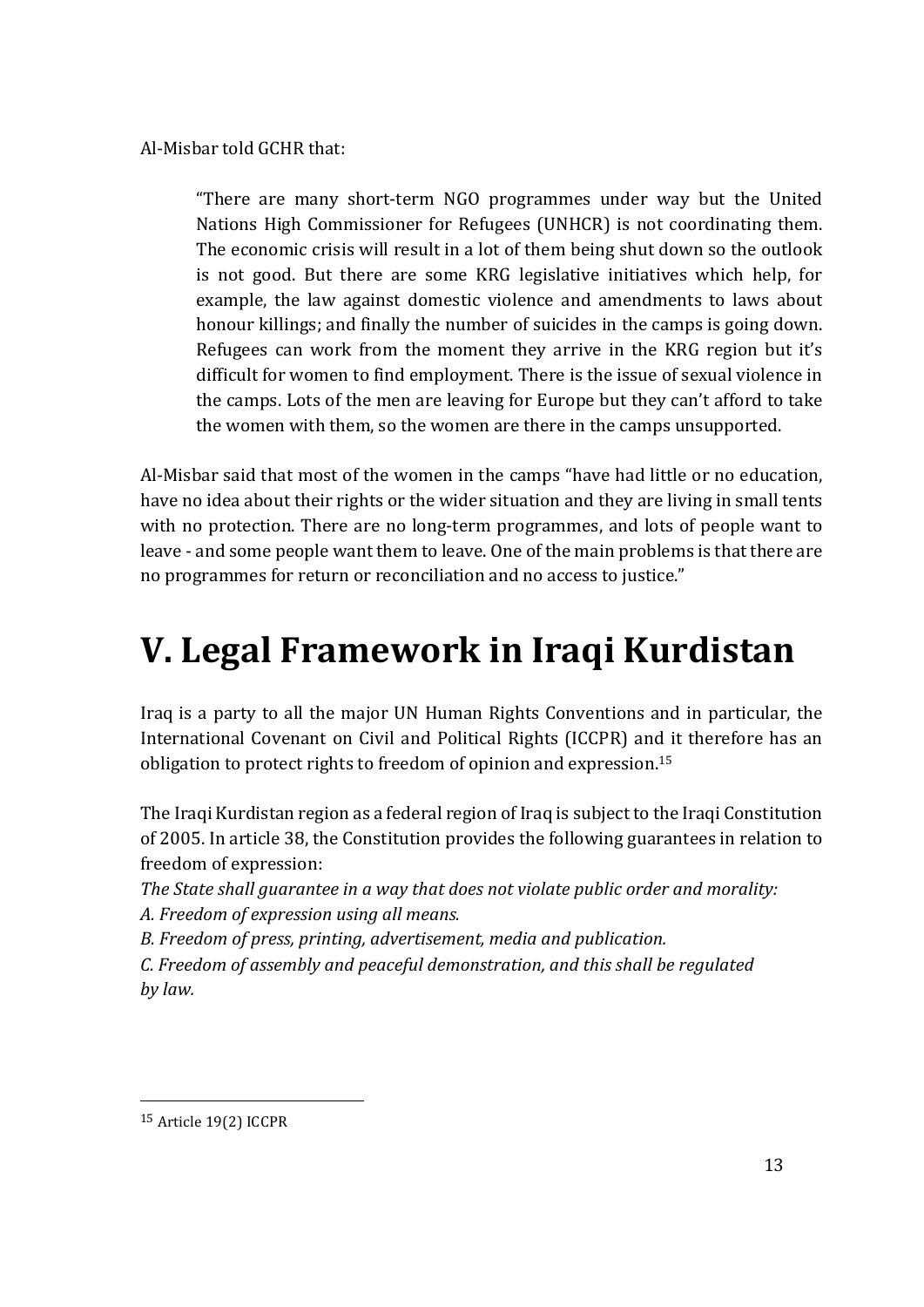From all the reports the GCHR has received, the judicial system in the Kurdistan region appears to have been harnessed with a view to limiting discussion and the exercise of independent human rights work.

During its mission, the GCHR heard credible allegations of baseless charges, protracted court processes, and repeated court hearings at different levels of court to extend the period of time that people have charges hanging over them. The courts appear to be engaged in a deliberate attempt to restrict human rights defenders in the exercise of their legitimate and peaceful work in breach of both domestic and international obligations. 

The laws as written are in conformity with international standards but the problems lie in the implementation of these laws. It appears to GCHR that for this reason it is imperative that the judiciary and all arms of the criminal justice system are fully trained and conversant with the current laws and how they should be applied. There needs to be a new approach across government in Iraqi Kurdistan in which the progressive face of the legislature is reflected in a more permissive space for grassroots organisations and campaigning on the very issues that the government claims to hold dear. There needs to be a bottom up approach to human rights work and not just a showcase of human rights compliant legislation imposed from above.

# **VI. Recommendations**

GCHR finds that women in Iraqi Kurdistan face many challenges and that increased violence and threats to women in general makes the work of WHRD more difficult. The KRG authorities must take action to better protect WHRDs, and all HRDs, by not only implementing laws and procedures with a gender-based focus, but by also making space for them to engage in independent work, whether that involves critiquing government policy or calling into question its implementation.

The GCHR makes the following recommendations to the authorities in Iraqi Kurdistan:

- 1. Issue invitations to the UN Special Rapporteur on HRDs and to the UN Special Rapporteur on the Independence of the Judiciary to visit the federal region and to report and to identify areas for improvement in order to support independent human rights work.
- 2. Desist from political interference in civil society organisations and allow genuine independent human rights work, which would only serve to strengthen the government's own work in the field of human rights.